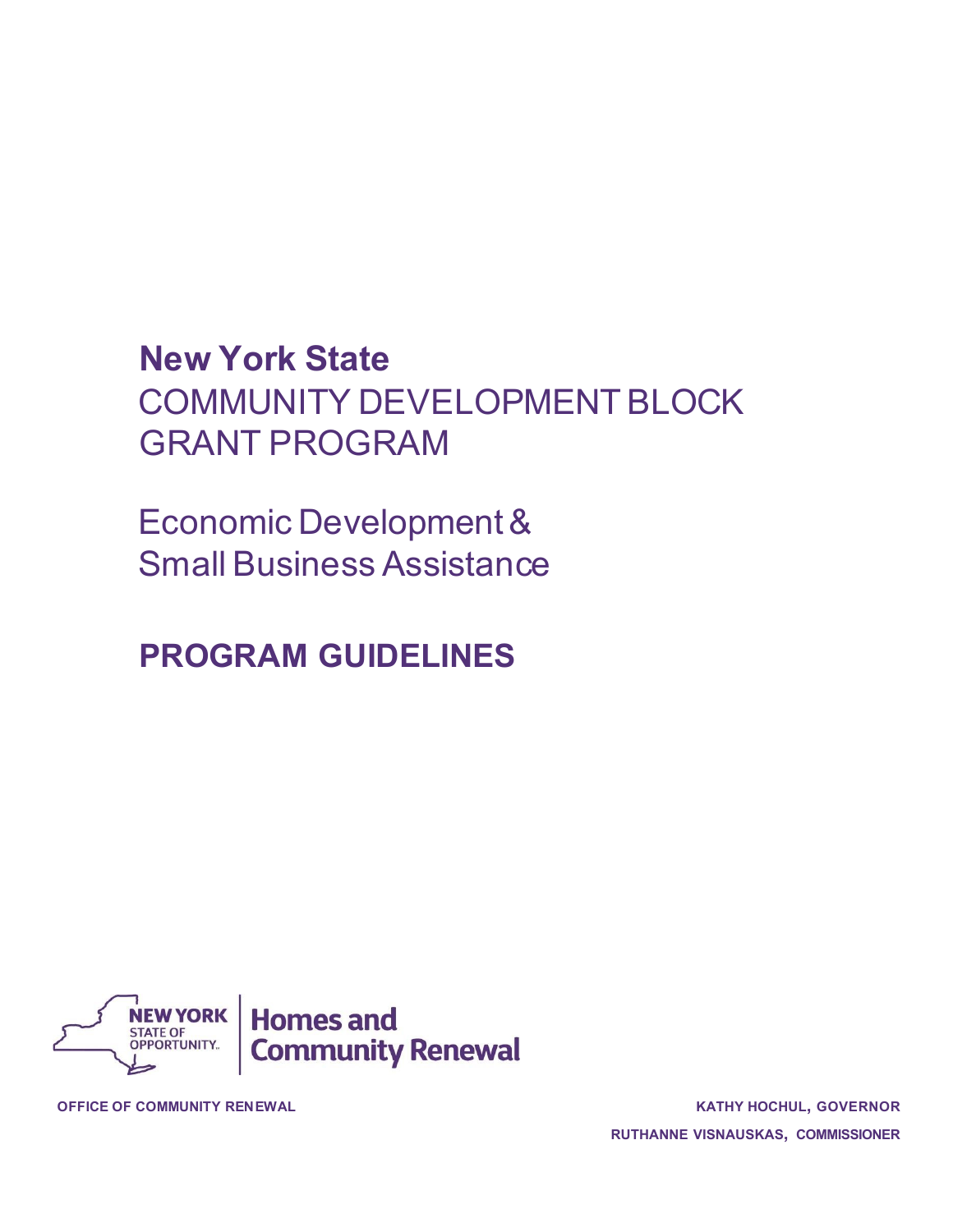# **Table of Contents**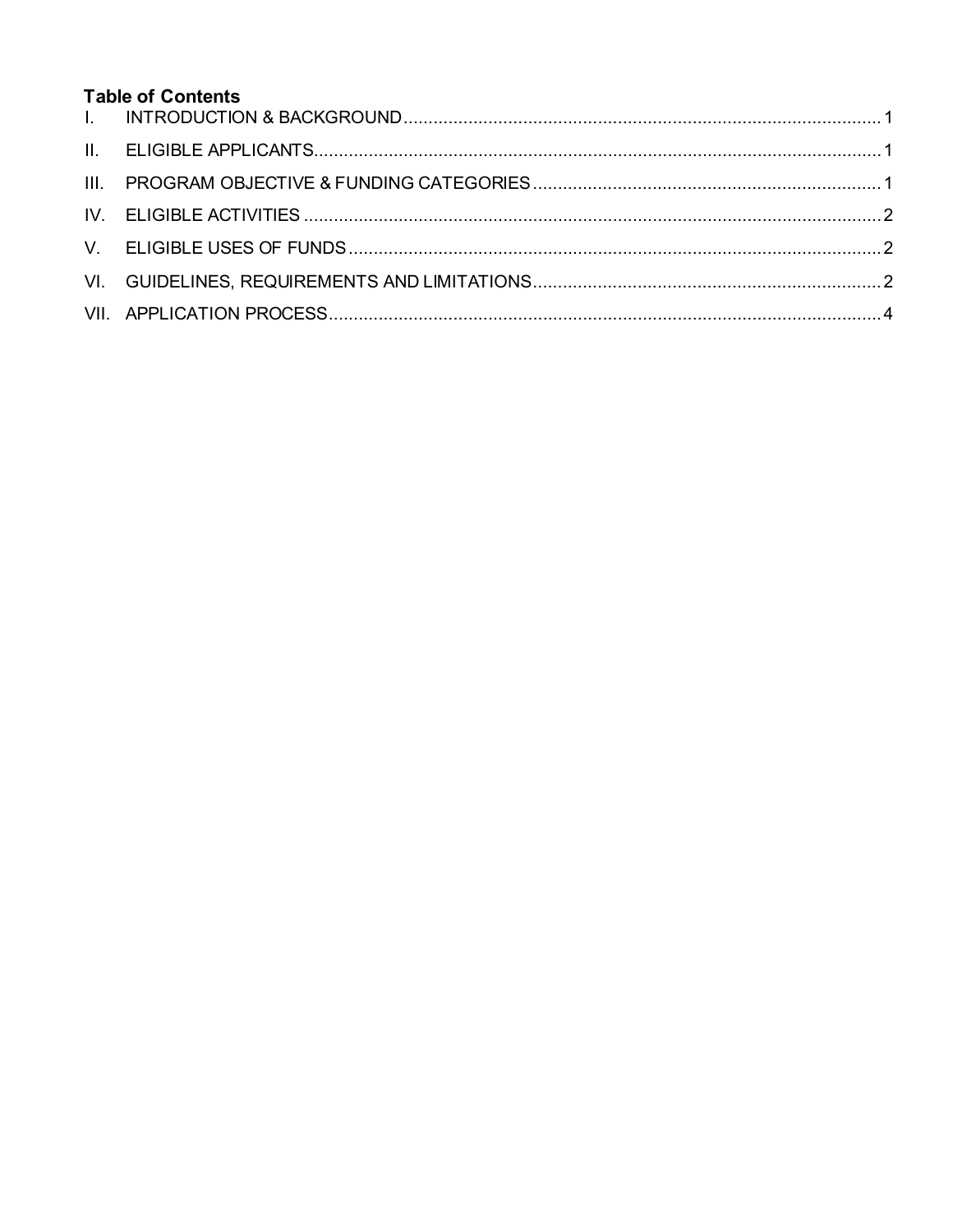## <span id="page-2-0"></span>**I. INTRODUCTION & BACKGROUND**

NYS Community Development Block Grant Program (NYS CDBG) is a federally-funded program that provides financial resources to assist in the development of viable communities by providing decent housing and a suitable living environment by expanding economic opportunities, principally for persons of low and moderate income. The Office of Community Renewal administers NYS CDBG funds for non-entitlement communities which are generally cities, towns and villages with populations under 50,000 and counties with populations under 200,000. There are approximately 1,300 eligible communities (units of local government) statewide.

New York State must ensure that not less than 70% of its CDBG funds are used for activities that benefit low-and moderate-income (LMI) persons (at or below 80% of median). This is achieved by granting maximum feasible priority to activities that meet one of the following federal National Objectives: benefit low- and moderate-income persons or families; or aid in the prevention or elimination of slums or blight; or meet an urgent community development need.

The NYS CDBG Economic Development programs achieve the National Objective by providing job and economic opportunities for persons from LMI families. NYS CDBG Economic Development programs provide funds to eligible local governments to assist qualifying businesses who undertake activities resulting in the creation or retention of job opportunities for persons from LMI families. Beginning May 1, 2015, the CDBG Economic Development and Small Business Assistance Applications will be available through an Open Round process in the Consolidated Funding Application (CFA) portal found here:<https://apps.cio.ny.gov/apps/cfa/>. Funding decisions are based, in part on the following: severity of need; public benefit; project or program feasibility; sustainability of activity outcomes; reasonableness of costs; consistency with the REDC's Strategic Plan; extent to which the activity complements other local, state, or federal programs; and public support for these locally-driven projects or programs.

#### <span id="page-2-1"></span>**II. ELIGIBLE APPLICANTS**

Eligible applicants are non-entitlement units of general local government (village, city, town or county), excluding metropolitan cities, urban counties and Indian Tribes that are designated entitlement communities. Non-entitlement areas are defined as cities, towns and villages with populations of less than 50,000, except those designated principal cities of Metropolitan Statistical Areas, and counties with populations of less than 200,000. The NYS CDBG program does not provide direct financial assistance to businesses.

Eligible applicants must apply on behalf of the business seeking NYS CDBG funds. The Office of Community Renewal (OCR) makes awards directly to the applicant community and does not provide direct financial assistance to businesses.

#### <span id="page-2-2"></span>**III. PROGRAM OBJECTIVE & FUNDING CATEGORIES**

Under the NYS CDBG Economic Development program there are two categories of funding activities:

- 1. Economic Development
- 2. Small Business

Economic Development and Small Business activities provide funds to local governments to support economic development projects that involve the creation or retention of permanent jobs, at least 51% of which must benefit LMI persons. In calculating employment opportunities to be used for determining the percentage of jobs that benefit LMI persons, the following applies:

- Part-time jobs must be converted to full-time equivalents (FTE). An FTE job is any combination of two or more part-time jobs that, when combined together, constitute the equivalent of a job of at least 40 hours per week.;
- Only permanent jobs count; temporary jobs may not be included;
- Seasonal jobs are considered to be permanent if the season is long enough for the job to be considered as the employee's principal occupation; and
- Jobs indirectly created or retained by an assisted activity are not eligible to be counted.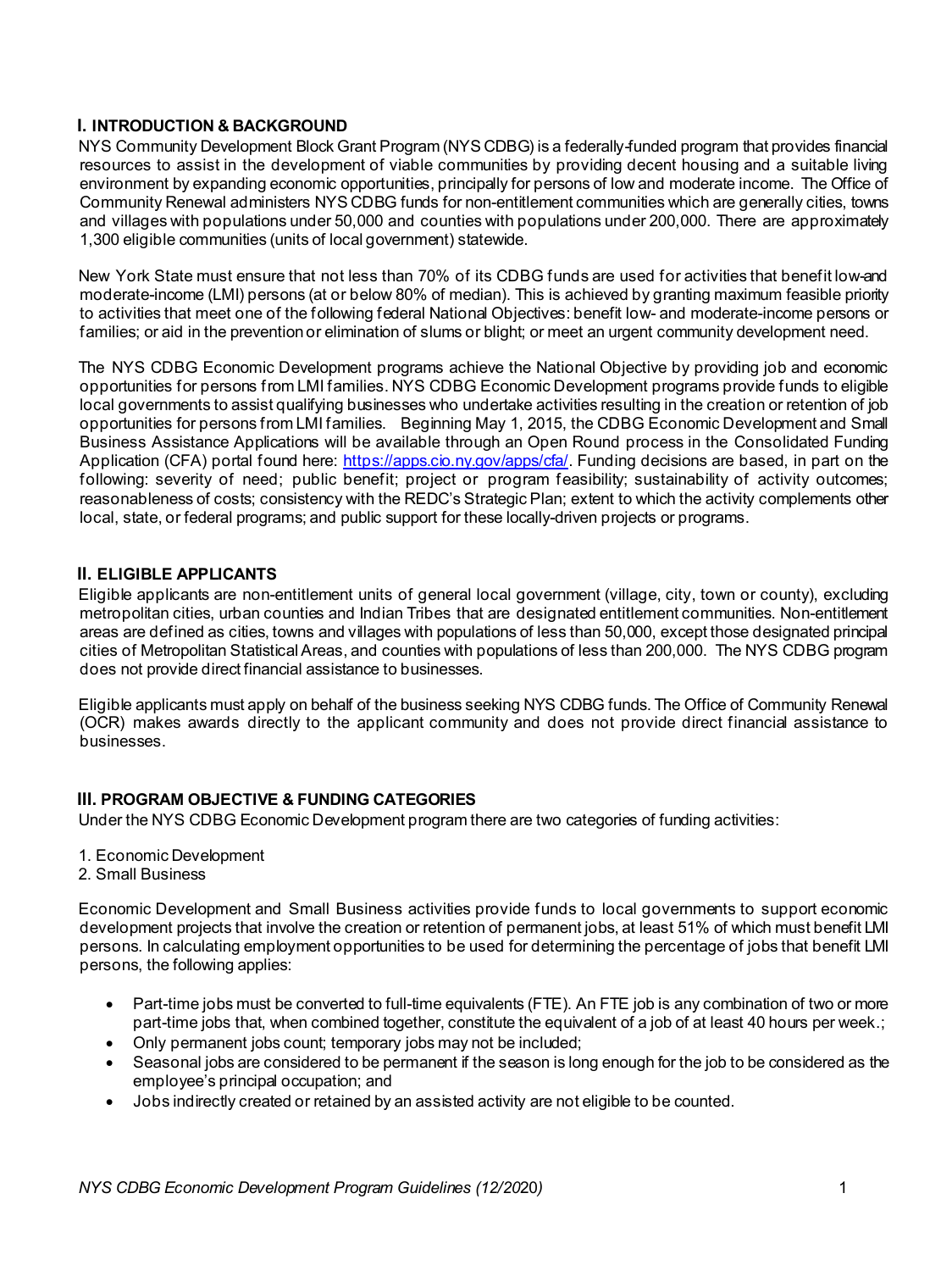## <span id="page-3-0"></span>**IV. ELIGIBLE ACTIVITIES**

- **1) Economic Development:** Funding is typically provided to eligible communities for traditional economic development activities such as business attraction, expansion, and retention projects to provide financial assistance to businesses for an identified CDBG eligible activity which will result in the creation or retention of permanent, private sector job opportunities principally for persons from low-and moderate-income families.
- **2) Small Business Assistance:** Provides resources to eligible communities to foster small business development as a vehicle for sustainable economic development and growth while providing job opportunities for persons from LMI families. For the purpose of this program, a small business is defined as a commercial enterprise that is independently owned, operated, and controlled, and has twenty-five (25) or fewer full-time equivalent employees at the time of application.

Eligible activities include providing assistance to businesses that are involved in sectors of manufacturing, warehousing and distribution, agri-business, high technology, research and development and traditional and innovative small business endeavors. Market driven businesses (i.e. restaurant, retail) will be considered when that business is an integral part of a community's revitalization efforts.

#### <span id="page-3-1"></span>**V. ELIGIBLE USES OF FUNDS**

Eligible uses of NYS CDBG Economic Development funds include: acquisition of real property; financing of machinery, furniture, fixtures and equipment; building construction and renovation; working capital; inventory; and employee training expenses. Use of CDBG funds toward construction and renovation costs are subject to Davis Bacon Wage Rate requirements. This includes the cost of equipment that requires installation as well as the purchase of materials used for construction activities. Funds awarded under the NYS CDBG Small Business program may not be used for new construction activity.

The proposed project or program will be reviewed and evaluated for, but not limited to:

- Eligibility of activities, National Objective and overall program compliance,
- Project feasibility and to ensure business owner and community have the capacity to perform,
- Reasonableness of project costs,
- Commitment of all other funding sources, and
- Assurance that CDBG funds are not being substituted for non-federal funds and that CDBG funds do not oversubsidized private investment or provide undue enrichment.
- Consistency with the NYS HCR Investment Strategy and compliance with the Smart Growth Public Infrastructure Act.
- Project selection shall take into consideration the recommendation of the relevant regional economic development council or the Commissioner's determination that the proposed project aligns with the regional strategic priorities of the respective region.

<span id="page-3-2"></span>OCR will use the guidelines that meet the requirements set forth in 24 CFR 570.482(e) and Appendix A to Part 570. The purpose is to select economic development projects which are financially viable and make the most effective use of NYS CDBG funds.

#### **VI. GUIDELINES, REQUIREMENTS AND LIMITATIONS**

#### **1) Economic Development program**

- a. Maximum award amount of \$750,000 (minimum \$100,000).
- b. NYS CDBG can fund up to 40% of a total project cost, not to exceed maximum award amount.
- c. Projects must result in the creation or retention of at least one permanent, FTE job for every \$15,000 of NYS CDBG funds awarded.
- d. NYS CDBG funds should be used as gap funding to induce project completion.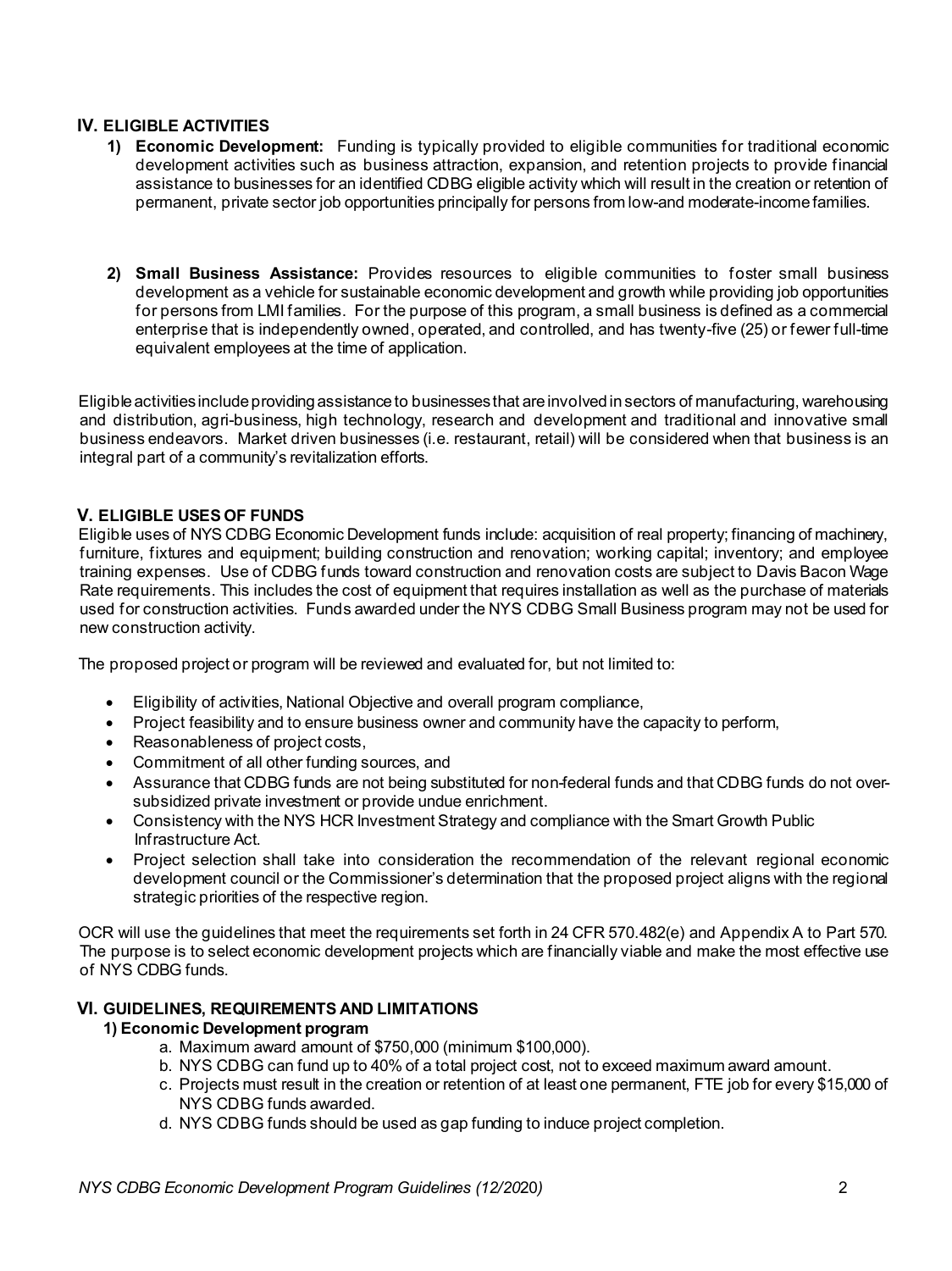#### **2) Small Business Assistance program**

- a. Award amounts of \$25,000 to \$100,000 for assistance to individual business.
- b. Projects must result in the creation or retention of at least one FTE job per \$25,000 of CDBG funds provided.
- c. NYS CDBG can fund up to 40% of a total project cost.
- d. Minimum of 20% owner equity contribution to the project is required\*.
- e. \*To induce sustainable, green projects the equity contribution may be lowered to a minimum of 10% if the activity is certified by the community and OCR as a NYS CDBG Green project.

The maximum awards are not intended to serve as a target figure for requests for assistance. The amount of CDBG assistance should be based on need and CDBG funds should not be used to reduce the amount of non-federal financial support for the project. The equity requirement must be provided as cash and must not to be associated with debt of any kind.

A minimum of fifty-one percent (51%) of the jobs that are created or retained as a result of an economic development award must be either held by and/or made available to persons from low- and moderate-income (LMI) households.

"taken (held) by" - A job is considered to be taken by a LMI person if, at the time their employment starts, that person is a member of a family whose income falls at or below the applicable Section 8 Income Limits. (Reference https://www.huduser.gov/portal/datasets/il.html

- for the most current income limits.) In the instance of retention, a job must be either held by LMI persons at the time CDBG assistance is provided and/or expected to turn over to LMI persons within two years.
- "available to" A job is considered to be made available to a LMI person if the position does not require special skills acquired from substantial training or work experience, and education beyond high school is not a prerequisite to employment. Also, the assisted business must take actions to ensure that LMI persons receive first consideration for filling such jobs.

#### **Special Rules for Retained Jobs:**

In order to consider jobs retained as a result of CDBG assistance, there must be clear and objective evidence that permanent jobs will be lost without CDBG assistance. For these purposes, "clear and objective" evidence that jobs will be lost would include:

- evidence that the business has issued a notice to affected employees or made a public announcement to that effect, or
- analysis of relevant financial records which clearly and convincingly shows that the business is likely to have to cut back employment in the near future without the planned intervention.

To meet the LMI jobs standard, 51% or more of the retained jobs must be either:

- known to be held by LMI persons at the time CDBG assistance is provided and/or
- jobs not known to be held by LMI persons, but which can be reasonably expected to "turn over" to LMI persons within two years. (This would involve the grant recipient and the business being assisted taking actions to ensure that such a job, upon turnover, will be either taken by or made available to a LMI person in a manner similar to that pertaining to a newly created job, as discussed above.)

Applicants should only apply for the amount of funding that can be fully expended and the type of activities that can be completed within the specified project completion period of twenty-four (24) months. Applicants should not proceed with a project that cannot be completed within the specified timeframe or with the assumption that an extension of the project deadline will be considered.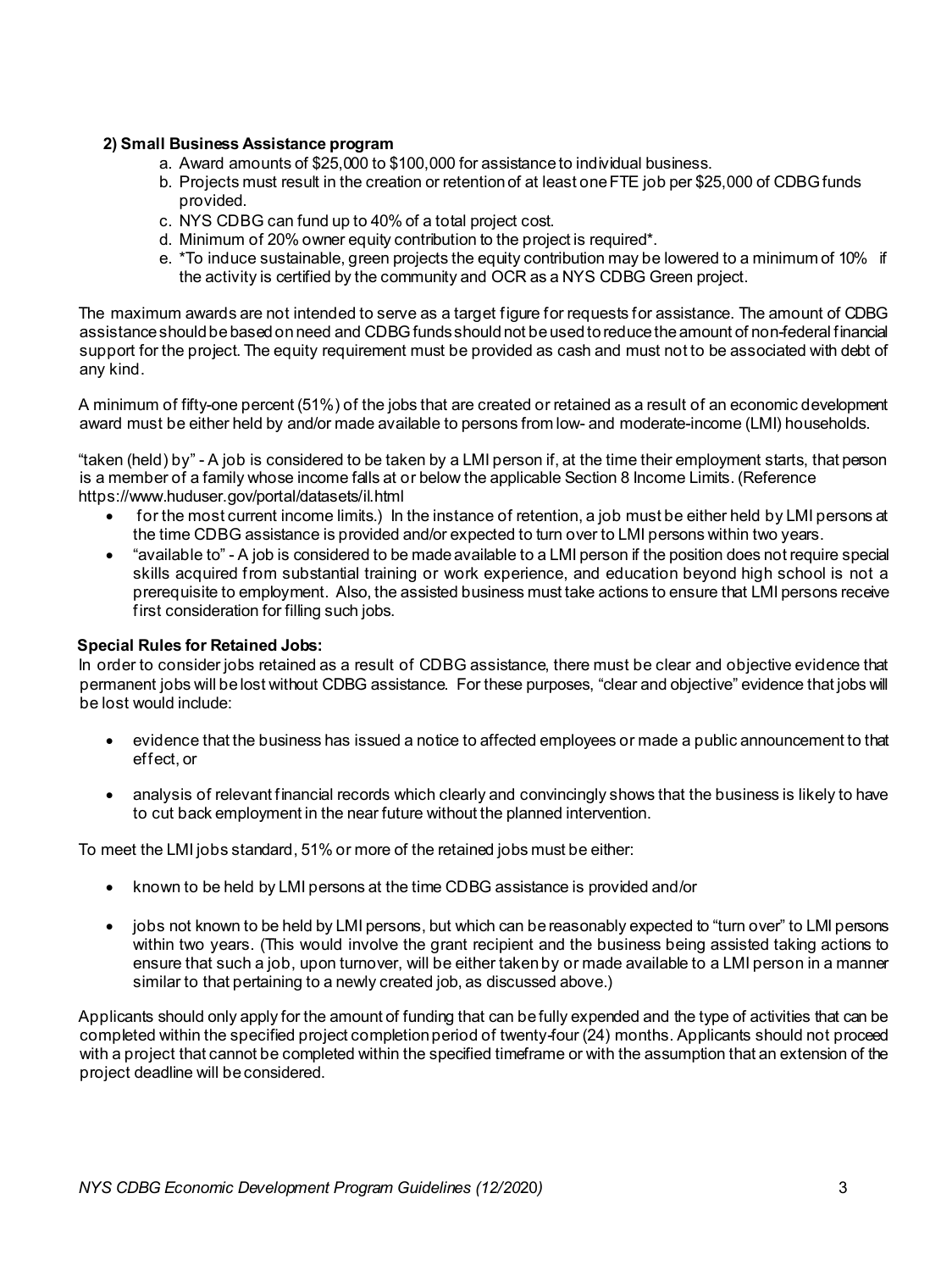# <span id="page-5-0"></span>**VII. APPLICATION PROCESS**

The Open Round application involves a two-step process. First, an applicant must complete a preliminary application called the Pre-Submission Form. The applicant will choose within the application whether to apply for the Economic Development or Small business program. The Pre-Submission Form will be reviewed by the Office of Community Renewal. Once the applicant clicks 'Submit' within the Pre-Submission part of the application, the applicant will receive one of three notifications via email:

- **Accept** The Pre-Submission has been approved and the applicant can proceed to the full application within the CFA Portal. An Invitation to Apply will be sent to the applicant via the CFA system. An applicant must complete the full application in the CFA portal within 60 days of the invitation to apply.
- **Reject** The Pre-Submission form has not been approved. The applicant will not be able to proceed to the full application within the CFA Portal. An Invitation to Apply will not be sent.
- **Needs More Information** OCR has determined that additional information is required before the application can be approved and an Invitation to Apply sent.

For all of the above, OCR staff will be in contact with the applicant to discuss the next steps.

The Open Round process for CDBG Economic Development and Small Business Assistance does not share the CFA deadline. Open Round applications may be submitted throughout the year. A CFA request for CDBG Economic Development or Small Business Assistance cannot include requests for other funding sources within the same application.

The following steps summarize the Open Round and Pre-Submission process for NYS CDBG Economic Development projects:

- **1. Citizen Participation:** Applicants must hold at least one (1) public hearing prior to the submission of the CDBG application for the purpose of obtaining citizens' views and responding to proposals and questions. The application must be made available to the public for inspection at the municipal office(s). Applicants must meet the citizen participation requirements at 24 CFR 570.486 and NYS Homes and Community Renewal's Citizen Participation Plan as amended, which require Applicants to follow a citizen participation plan. Prior to submitting a CDBG application, Applicants must issue a public hearing notice and hold one public hearing (one in each jurisdiction of a joint application) allowing for citizen feedback on the community and economic development needs of the applicant community and any proposed project(s). When issuing the notice and holding the public hearing, please note the following:
	- All hearings must also be conducted in accordance with the New York State Open Meetings Law
	- The municipality must provide a minimum seven (7) day period between the publication of the hearing notice and the hearing itself. Note that the date of publication is day "zero"
	- The hearing notice must be conspicuously posted in one or more public locations at least seventy-two (72) hours prior to the actual hearing. This may also be accomplished by posting to the municipal website
	- The hearing must be conducted by a quorum of the legislative body of the municipality only, not by a sub recipient, department or arm of the applicant
	- The notice for the hearing must specifically mention the municipality's intent to apply for NYS CDBG funds and the current program year, and indicate the name of the business to be assisted, if known
	- The notice must identify all activities that the Applicant may be applying for during current program year, which may include Housing, Public Infrastructure/Facilities, Economic Development, Microenterprise or Community Planning
	- Public hearings must be held in a location accessible to persons with disabilities and/or provide reasonable accommodations to allow all interested parties to participate
	- The municipal resolution authorizing the public hearing, the hearing notice, affidavit of publication, list of attendees, hearing minutes, and evidence of conspicuous public posting must be included as an attachment to the application

A copy of the application must be available for public inspection at the municipal office(s) **Public hearings must**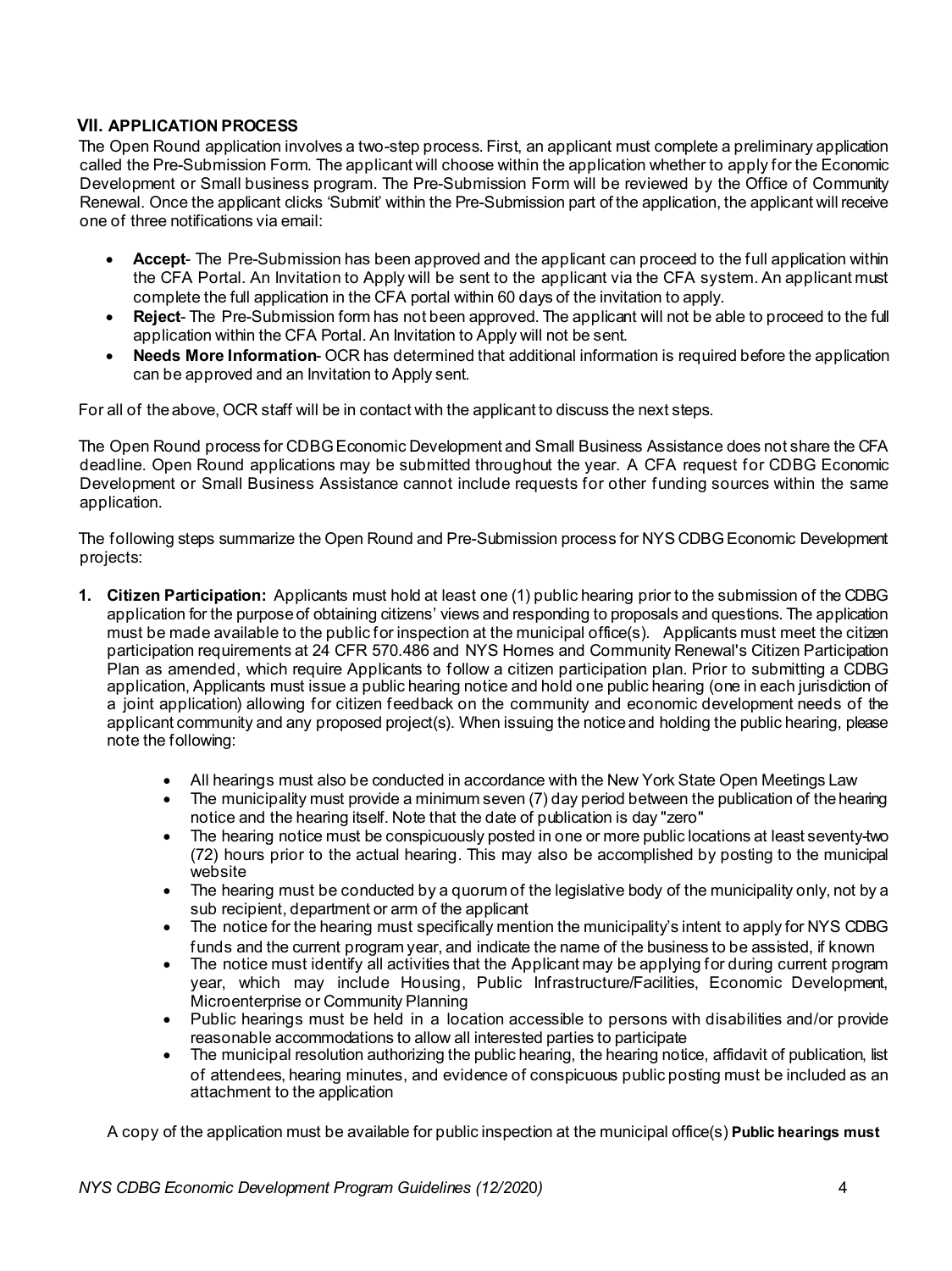**be held in the same calendar year in which the application is submitted. Exceptions may be made for projects under board consideration in January. In those cases, OCR will accept hearings held in December of the previous year.**

After award a recipient of CDBG funds must hold a second public hearing to report project accomplishments, following the same guidelines provided above. For more information on citizen participation requirements, refer to Chapter 8 of the CDBG Grant Administration Manual at [https://hcr.ny.gov/community-development-block-grant](https://hcr.ny.gov/community-development-block-grant-economic-development-program)[economic-development-program](https://hcr.ny.gov/community-development-block-grant-economic-development-program)

- **2. Submission of Applications:** Applications are project-based. Applicants will answer threshold questions to determine whether their project may be eligible for funding and from what funding source(s). Because some funding sources are only available to certain categories of project sponsors–such as municipalities, nonprofits, or businesses–two sponsors undertaking similar projects may qualify for different funding sources.
- **3. The Office of Community Renewal Review:** Applications will undergo due diligence and technical review by the Office of Community Renewal (OCR). OCR will undertake a comprehensive review of the application to determine compliance with federal, state, and program regulations, policies, and statutes.

### **OCR Scoring Criteria**

Applications are reviewed based on the following factors:

- Meeting HUD underwriting requirements
- Efforts to Affirmatively Further Fair Housing
- Severity of need
- Extent to which activity resolves identified need
- Capacity to complete activities in a timely & effective manner
- Public benefit and support for the proposed activity
- Project feasibility & schedule
- Leveraging and availability of other resources
- Reasonableness of project costs, including program delivery & administration
- CDBG and administrative performance history, if any
- Extent to which activity complements other federal, state, & local programs

HCR staff shall generally apply the criteria noted above when awarding funding for applications received through the Consolidated Funding Application Portal. In addition to the criteria noted above, HCR shall have the discretion to consider additional factors in determining the relative merits of projects.

- **4. Post Award:** If funding is approved by the HTFC, the Recipient must undertake the following prior to the disbursement of funds.
	- Participate in a Program Implementation Conference Call arranged by OCR Economic Development staff. All parties involved in the implementation of the project or program must participate.
	- Execute the grant agreement and set up a non-interest bearing bank account specifically for the deposit and disbursement of NYS CDBG funds.
	- Conduct an environmental review of the project and complete the environmental review record. Refer to Chapter 2 of the CDBG Grant Administration Manual a[t https://hcr.ny.gov/community-development-block-grant](https://hcr.ny.gov/community-development-block-grant-economic-development-program)[economic-development-program](https://hcr.ny.gov/community-development-block-grant-economic-development-program) for additional information on the environmental requirements.
	- Submit an Administration Plan prior to the first request for funds

\* Additional economic development funds may be available for projects that may meet the New York State priorities for economic development and are consistent with federal, state, and program regulations, policies, and statutes.